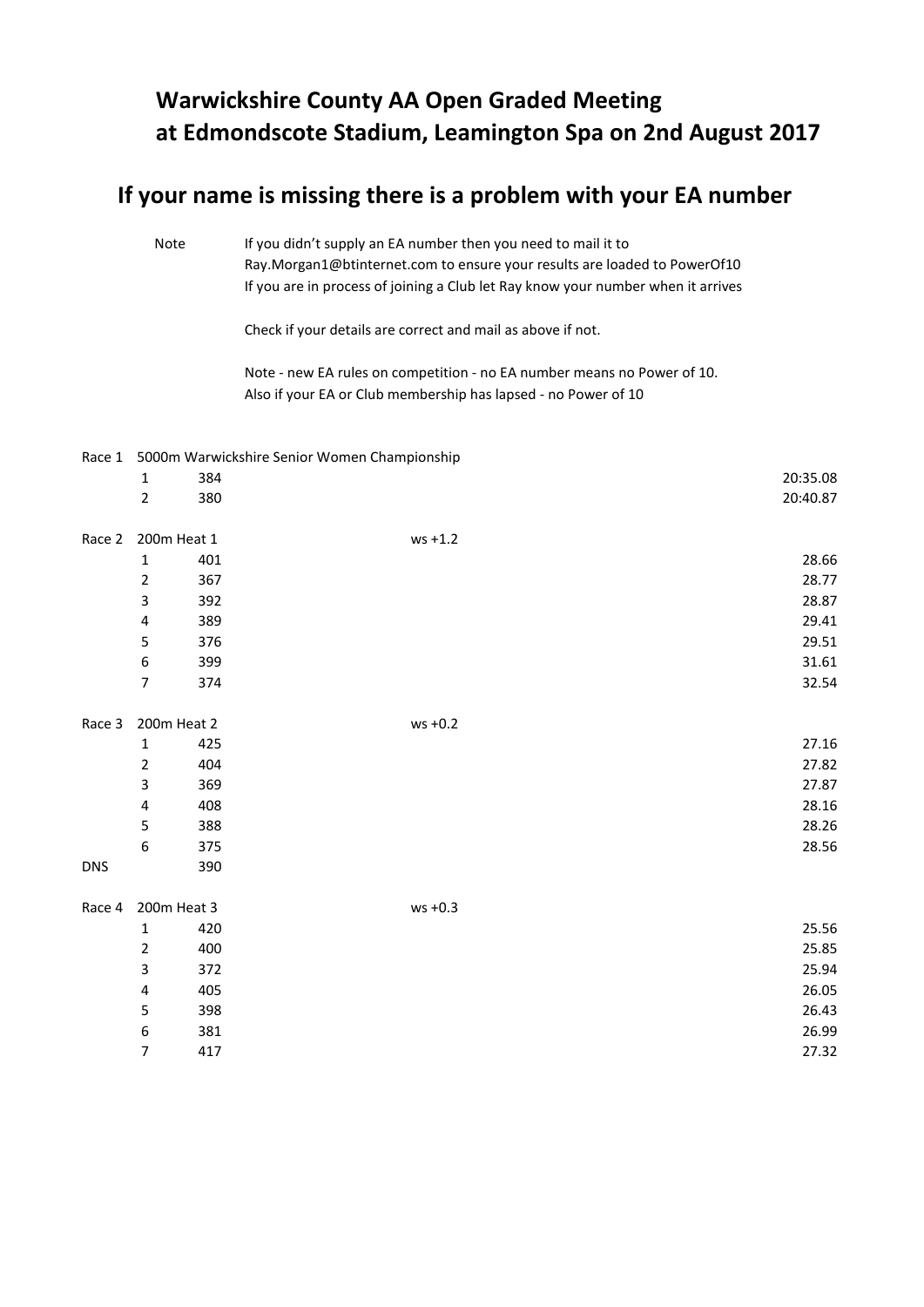|        |                  | Race 5 200m Heat 4 | $ws + 1.0$           |  |
|--------|------------------|--------------------|----------------------|--|
|        | $\mathbf 1$      | 385                | 23.79                |  |
|        | $\overline{2}$   | 362                | 23.95                |  |
|        | 3                | 382                | 24.69                |  |
|        | 4                | 415                | 25.21                |  |
|        | 5                | 412                | 25.35                |  |
|        | 6                | 368                | 25.52                |  |
|        | $\overline{7}$   | 393                | 25.76                |  |
|        |                  |                    |                      |  |
| Race 6 |                  | 200m Heat 5        | $ws +0.5$            |  |
|        | $\mathbf 1$      | 358                | 21.82                |  |
|        | $\overline{2}$   | 365                | 22.26                |  |
|        | 3                | 359                | 22.48                |  |
|        | 4                | 363                | 22.53                |  |
|        | $\mathsf S$      | 366                | 22.76                |  |
|        | 6                | 360                | 23.30                |  |
|        | DQ               | 361                | Rule 162.7           |  |
|        |                  |                    |                      |  |
| Race 7 | 300m             |                    |                      |  |
|        | $\mathbf 1$      | 385                | 39.34                |  |
|        | $\mathbf 2$      | 416                | 40.58                |  |
|        | 3                | 395                | 42.85                |  |
|        | 4                | 378                | 45.63                |  |
|        | 5                | 397                | 50.84                |  |
|        |                  |                    |                      |  |
|        |                  |                    |                      |  |
|        |                  |                    |                      |  |
| Race 8 | 400m             |                    |                      |  |
|        | $\mathbf 1$      | 365                | 51.83                |  |
|        | $\overline{2}$   | 391                | 56.88                |  |
|        | 3                | 412                | 57.19                |  |
|        | 4                | 370                | 58.12                |  |
|        | 5                | 405                | 58.38                |  |
|        | 6                | 475                | 61.52                |  |
|        | $\boldsymbol{7}$ | 404                | 62.56                |  |
|        | DQ               | 361                | Rule 163.3a          |  |
|        |                  |                    |                      |  |
| Race 9 |                  | 800m Heat 1        |                      |  |
|        | $\mathbf 1$      | 460                | 02:51.33             |  |
|        | $\overline{2}$   | 434                | 02:54.95             |  |
|        | 3                | 435                | 02:56.77             |  |
|        | 4                | 482                | 03:00.85             |  |
|        | 5                | 484                | 03:02.47             |  |
|        | 6                | 488                | 03:08.75             |  |
|        | $\overline{7}$   | 402                | 03:12.47             |  |
|        | 8                | 480                | 03:16.17             |  |
|        | 9                | 407                | 03:20.64             |  |
|        | $10\,$<br>$11\,$ | 411<br>470         | 03:23.04<br>03:27.18 |  |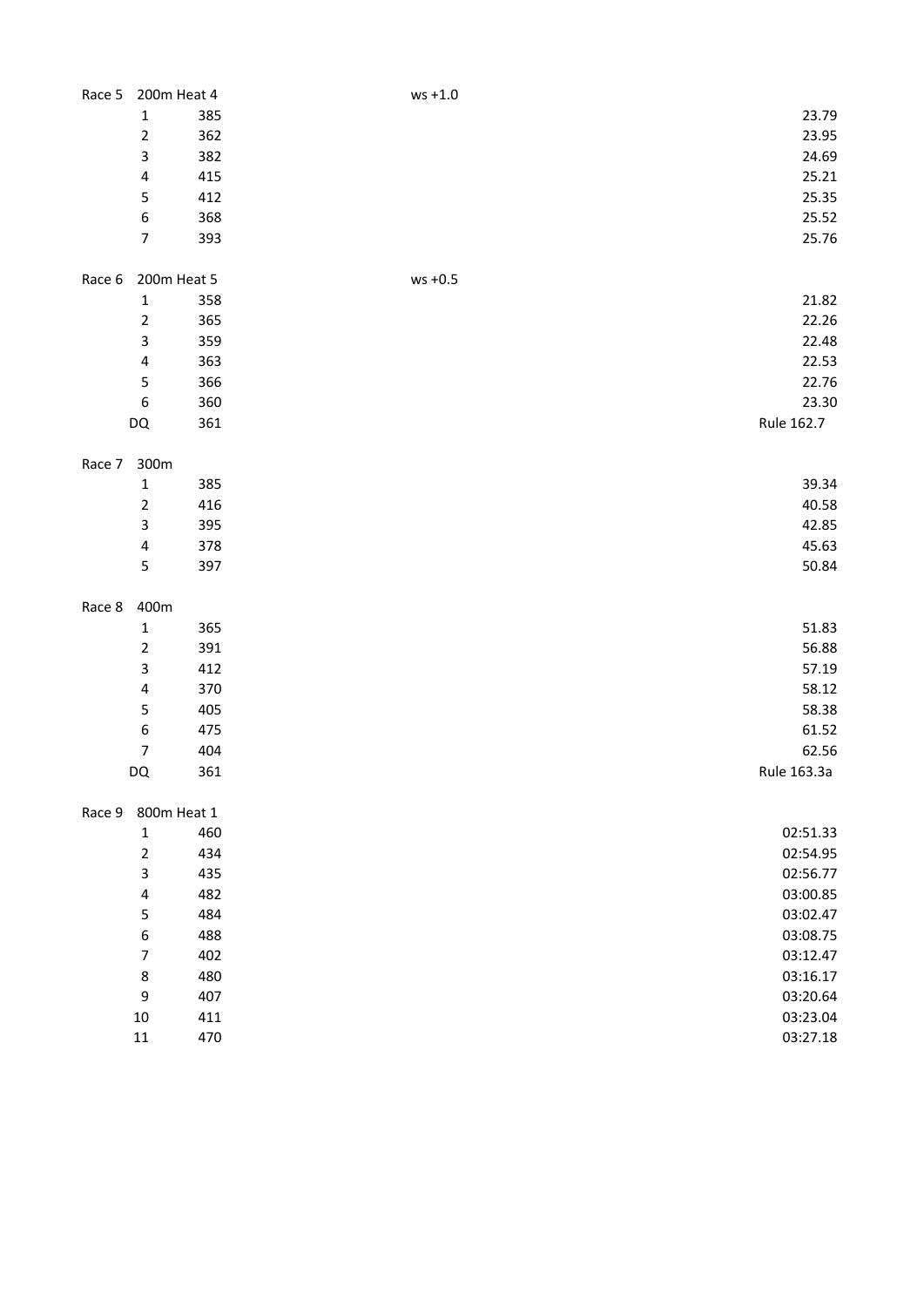| Race 10 800m Heat 2            |          |
|--------------------------------|----------|
| $\mathbf 1$<br>421             | 02:40.20 |
| $\overline{2}$<br>468          | 02:42.18 |
| 3<br>474                       | 02:45.15 |
| $\overline{\mathbf{4}}$<br>438 | 02:47.34 |
| 5<br>419                       | 02:47.64 |
| 6<br>477                       | 02:53.58 |
| $\overline{7}$<br>440          | 02:53.87 |
| 8<br>463                       | 02:55.24 |
| 456<br>9                       | 03:01.03 |
| 10<br>436                      | 03:02.65 |
| $11\,$<br>467                  | 03:04.07 |
| $12\,$<br>437                  | 03:04.88 |
| Race 11 800m Heat3             |          |
| $\mathbf 1$<br>406             | 02:25.95 |
| $\overline{2}$<br>473          | 02:29.23 |
| 3<br>478                       | 02:35.31 |
| 4<br>483                       | 02:35.95 |
| 5<br>428                       | 02:36.77 |
| 6<br>364                       | 02:37.59 |
| $\overline{7}$<br>431          | 02:39.09 |
| 8<br>476                       | 02:41.83 |
| 9<br>459                       | 02:45.05 |
| $10\,$<br>443                  | 02:45.29 |
| $11\,$<br>487                  | 02:45.94 |
| 12<br>472                      | 02:55.17 |
| 13<br>433                      | 03:01.41 |
|                                |          |
| Race 12 800m Heat 4            |          |
| $\mathbf 1$<br>392             | 02:26.16 |
| $\overline{2}$<br>464          | 02:27.00 |
| 3<br>455                       | 02:27.49 |
| $\overline{\mathbf{4}}$<br>377 | 02:29.39 |
| 5<br>427                       | 02:29.83 |
| 6<br>453                       | 02:30.44 |
| $\boldsymbol{7}$<br>426        | 02:30.68 |
| 8<br>423                       | 02:32.73 |
| 9<br>471                       | 02:35.21 |
| $10\,$<br>454                  | 02:38.55 |
| $11\,$<br>386                  | 02:47.09 |
| $12\,$<br>376                  | 02:48.60 |
| 13<br>409                      | 02:49.38 |